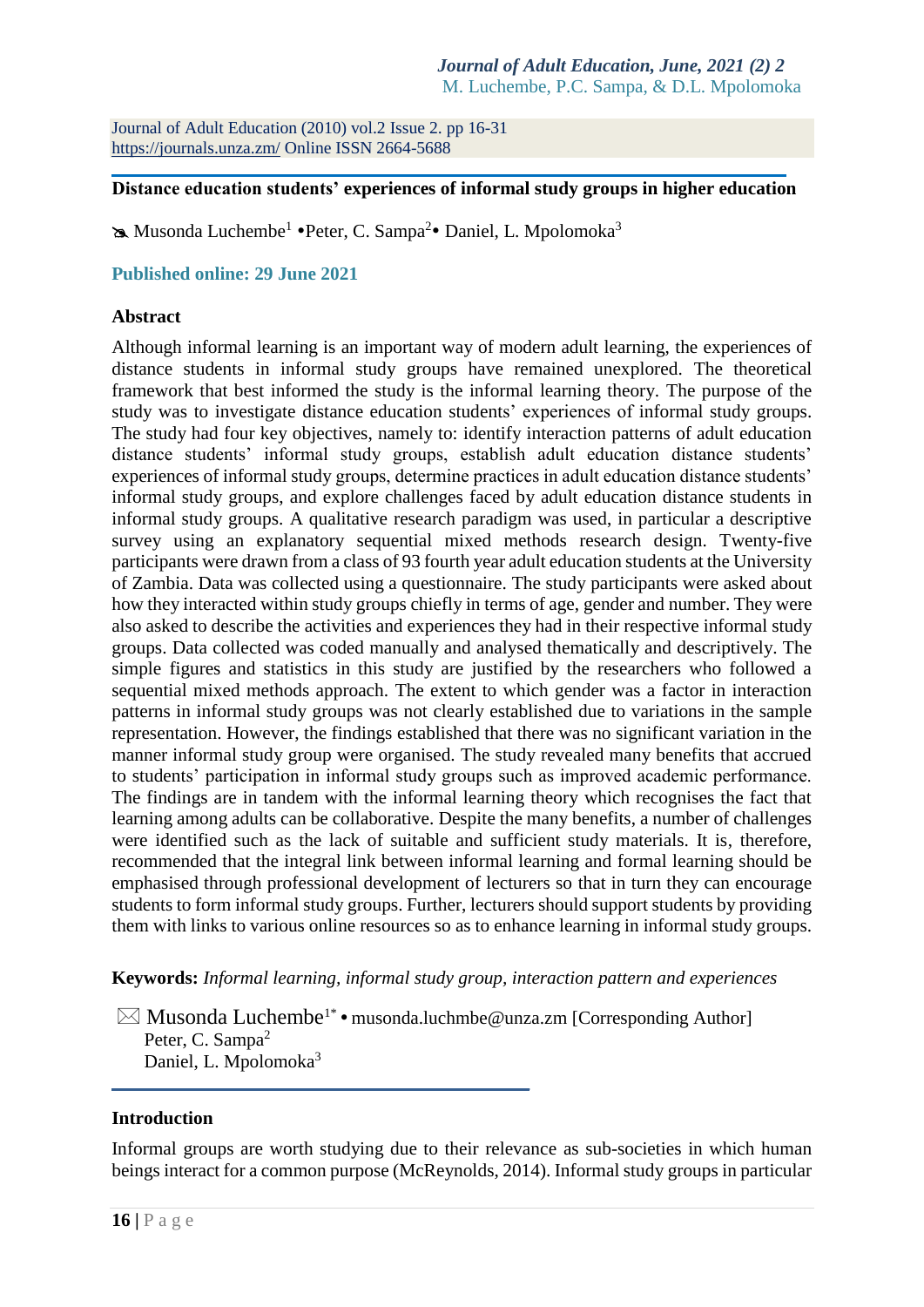those existing among university distance education students are an important component of adult learning. According to Sandoval-Lucero et al (2012), studies on college students have determined that over half of the students report participating in study groups, which they voluntarily form (Li et al., 2010). This is because such groups play an important role in the learning and experiences of distance students. For this reason, examining informal study groups could help us understand how distance education students of the University of Zambia form and learn in groups.

The study of informal learning has a long history in adult education (Knowles, 1950; Smith, 2002). It is an important way of modern adult learning. Adult education recognises that much of adults' informal learning is incidental rather than intentional (Lai & Smith, 2018b). In addition, it has also been confirmed that a significant amount of learning occurs outside of formal education settings (Smith & Smith, 2008). Despite this recognition, research on adult learning has been bedevilled by a lack of consensus regarding the meaning of the term, informal learning (Smith, 1999). Some adult learning theorists and researchers consider informal learning as that which takes place in the workplace, but which is not part of a programme of training or instruction (Rogoff, et al., 2016). According to Lai and Smith (2018b) such learning may or may not be incidental. This article dwells on informal study groups, a topic that emanates from and heavily lends to informal learning.

Informal learning is generally considered to be self-directed, although "self-directed" learning has sometimes been characterised as independent learning that is facilitated by a teacher or resource person (Smith & Smith, 2008; Lai & Smith, 2018). Others think of the nonsystematic knowledge acquisition that occurs through simple exposure to various information sources (i.e. books, television, other people) in everyday life. Smith and Smith (2008, n.p) explain that informal learning activities may include, but not limited to:

*personal pursuits such as reading books or magazine articles, viewing do-ityourself instructional videos, attending and participating in book clubs, healthrelated groups and organisations, cultural events… or conferences and conventions, … to learn about something of personal interest or to develop skill for personal use....*

In recent times, the definition of informal learning has expanded to include a group meaningmaking process (Ziegler et al., 2014). Similarly, the community of practice model as propounded by Lave and Wenger (1991) positions informal group as learning through joint enterprises, mutual engagement, and shared repertoire of resources in the community. Generally speaking, rural communities compared with urban communities may not have the needed resources that students may rely on for their studies. This is because most rural areas hardly have library facilities or educational resources including reliable internet connectivity. For this reason, informal study groups operating as groups of community of practice may be a valuable source for learning.

Community of practice has gained momentum as a conceptual framework for understanding informal learning as a group process. Past studies have typically oriented informal learning as an individual, reflective process that can best be understood through the learner's retrospective accounts about their experiences. Thus, the researchers' considered view was that probing adult education informal study groups would enhance our understanding of their interaction patterns, experiences and practices. This might help us come up with measures that could aid or enhance organisation of informal study groups and subsequent improvement in distance students' performance.

The article relies upon Livingstone's (2001) definition of informal learning. Livingstone (2001:4) defined informal learning "as activities involving the pursuit of understanding,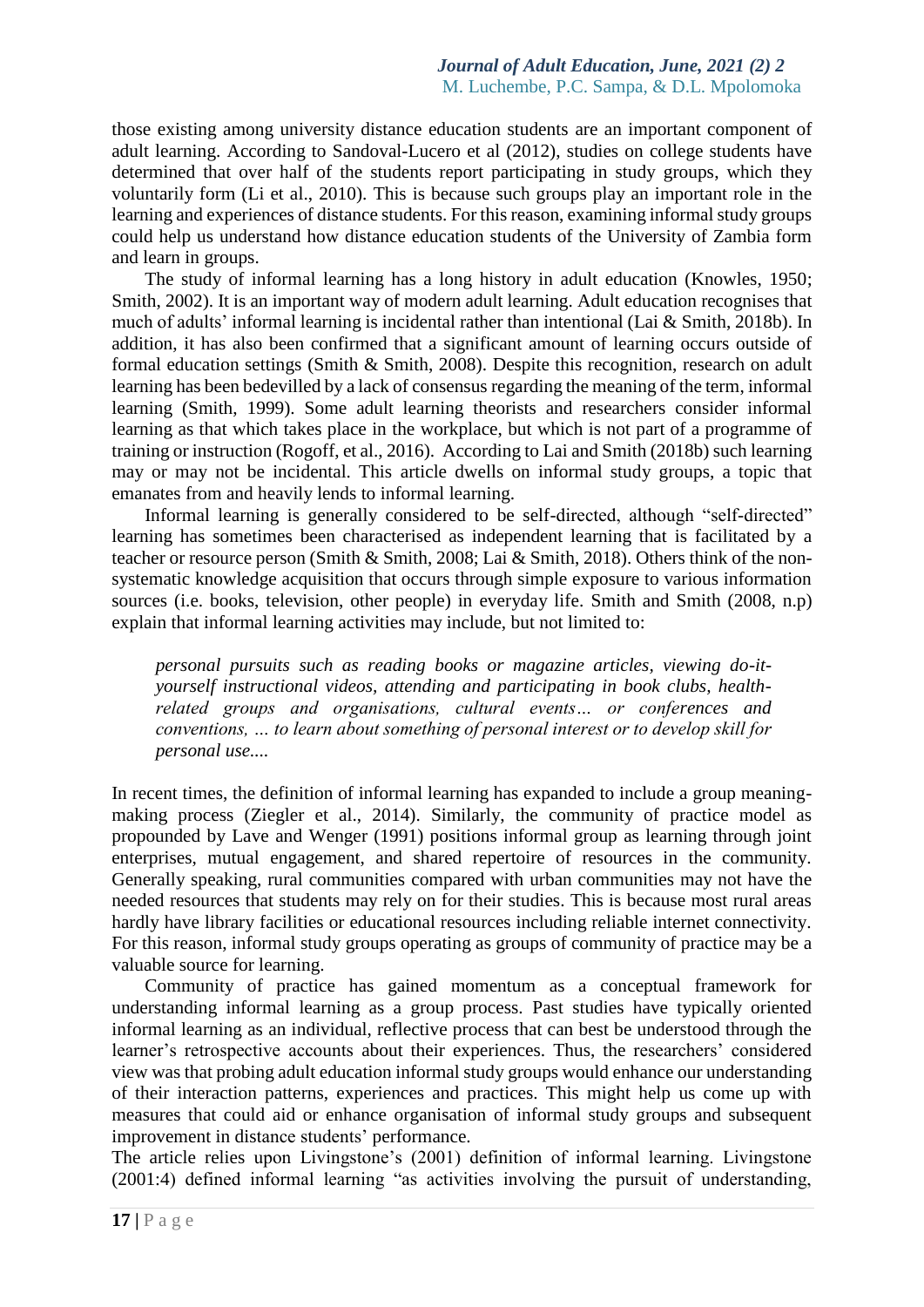knowledge or skill which occurs without the presence of externally imposed curricular criteria". It is learning without the assistance of teachers, mentors or coaches. It is widely believed that informal study groups or what is commonly referred to as student-to-student interaction is vital in distance learning (Moore et al, 2016:1). In the article, informal learning is clearly exemplified by students (or learners) studying by distance at the University of Zambia. The students meet their lecturers face-to-face at the beginning of each academic year for residential school for two weeks only. This means that for the rest of the year, students have to study alone or meet with others doing the same course to share their understanding of the course materials.

The researchers were motivated to conduct this study by the fact that whether a formal, informal or non-formal way of learning is used, one is sure of getting a result. This has been affirmed by Bertucci et. al (2010), Kamp et. al (2012) who state that there is an increase in academic achievement whether learning is informal or formal. This is because learning takes place everywhere and for a purpose. For example, learning may simply be for pleasure, finding a solution to a problem or a pastime activity. Although there are many ways of learning, probably what matters is the efficiency and value attached to any of them.

Currently, the University of Zambia has to cope with an increasing student population in the midst of limited learning and study spaces. This means that certain activities such as tutorials commonly associated with formal learning cannot effectively be executed. In addition, this study makes an attempt to respond positively to Merriam et. al (2009) lamentation that informal learning in adult education is not studied in detail. Merriam et. al (2009) add that informal learning in adult education is not well researched while Bennet (2012) underscores the fact that often, the distinguishing feature of informal learning in the literature is the context or location of learning, rather than the learning process itself. This is one of the aspects that the current study examines. The researchers decided to probe informal learning among distance students' informal study groups in order to gain an understanding of their experiences of informal study groups.

The purpose of the study was to investigate the interaction patterns, experiences and practices of University of Zambia distance adult education students' informal study groups.

#### **Objectives**

The study had four key objectives, namely to:

- 1. Identify interaction patterns of adult education distance students' informal study groups,
- 2. establish adult education distance students' experiences of informal study groups,
- 3. determine practices in adult education distance students' informal study groups, and
- 4. explore challenges faced by adult education distance students' informal study groups.

Considering that informal learning in adult education is not studied in detail (Merriam et. al., 2009), we believe that the research findings will remain relevant and that they will be of interest to other researchers and academic staff. The current thinking, which the current researchers disagree with, is that knowledge can only be gained from a classroom. It is assumed that it is only a lecturer in class who has the knowledge that can be learnt by students. In this regard, the latter is expected to learn what is presumed to be real knowledge only from a lecturer. The lecturer is in this way considered to be a 'prescribed textbook' among learners. Considering that there are other ways by which people can learn outside of the conventional classroom, this study triggers interest among academicians, researchers and learners to come up with ways that can enhance learning in informal study group set ups.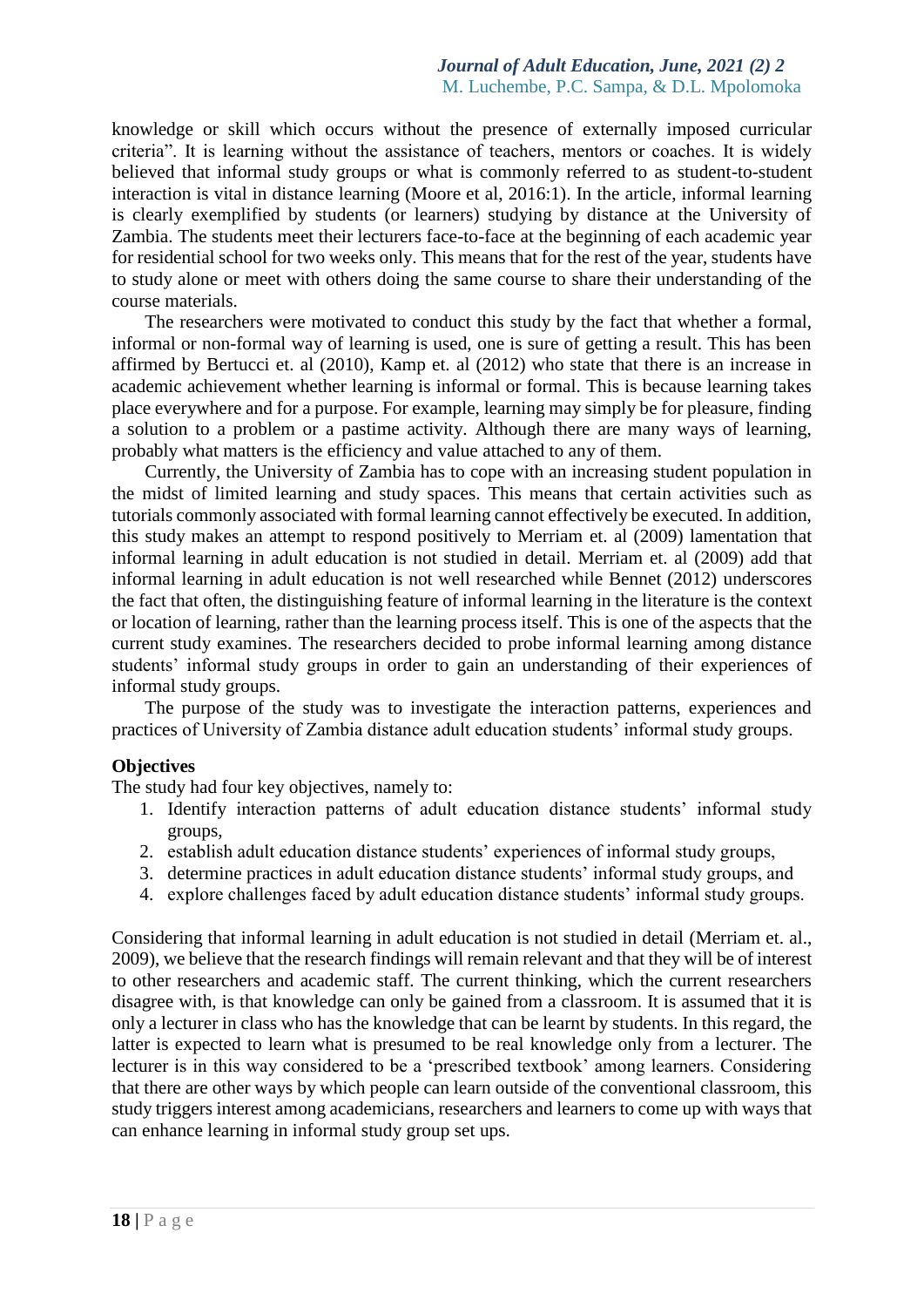#### **Theoretical framework**

Although the concept of informal learning has theoretical roots from Lewin (1935) and Dewey (1938), who emphasized individual experience and interactions between learners and their environment (Conlon, 2004), informal learning was introduced by Knowles (1950). He divided learning into four types based on the perspective of locus: of control unintended, self-directed, mediated, and authority directed. Knowles et. al (2005) explain that informal learning mainly appears in the first three types: unintended, self-directed, and mediated learning. Distance education students at the University of Zambia are likely to be involved in unintended, selfdirected, mediated learning considering the circumstances in which they find themselves. Although informal learning is considered unintended, it has the presence of the mind of the learner. Lai and Smith (2018b) estimate that people spend almost three-quarters of their learning time in informal settings while Latchem (2014) estimates that 70-90 per cent of human learning is informal learning. Informal learning is an appropriate form of learning to adults because an adult learner as is the case with distance education students at the University of Zambia has a clear motive for learning.

Informal learning theory has proven useful in understanding adult learning as adults engage in most of their learning outside of formal educational contexts (Ziegler et. al., 2014). Several studies have shown that people gain and transfer knowledge more effectively and frequently in informal learning situations than in traditional formal training (Ellinger, 2005). In the absence of a study into this claim, however, benefits that may accrue as a result of participating in an informal study group may not be known in the case of distance education students at the University of Zambia. As stated earlier, distance students at the University of Zambia come for residential school for only two weeks in a given academic year. This is the time that the students meet face-to-face with their lecturers in a classroom. Given the limited time of formal learning, distance students are more likely to be engaged in informal learning.

Research has been highlighting the fact that informal learning mainly occurs outside formal contexts. It has also been observed that most studies view informal learning as an individual process. It is an individual process in that it is the individual student that feels the need to cooperate and study with other students. According to Laurillard (2009:12), informal learning is viewed as learning that has "no teacher, no defined curriculum topic or concept, and no external assessment". It is also considered to be self-directed, controlled by a social group, done in one's free time outside of a formal setting (Boustedt et. al, 2011; Lai et. al, 2013; Lai & Smith, 2018b). For example, a student having challenges in understanding certain concepts or course material may decide to engage others through group work in order to gain a better understanding of such concepts or course material. What facilitates the formation of informal study groups is the need to learn from each other.

Boileau (2017) is of the view that learners are pulled into the informal learning experience based on a problem, or a knowledge and skills gap, chosen by the learner, who then engages in learning activities aimed at closing the knowledge gap or otherwise mitigating the performance challenge or problem. He goes on to say that informal learning is based on meaningful experiences that are built on top of earlier experiences and pre-existing knowledge frameworks, allowing new tacit and explicit information to emerge more easily. For example, a student may meet other students to discuss assignments given to them in a course or courses. Students living in close proximity and doing same courses are likely to form informal study groups in order to facilitate their learning. Sometimes students may meet simply to share their experiences about their studies. Probably to that extent, the kind of interaction patterns that form in these groups may vary as much as the experiences of the students. When students meet, they are likely to develop certain practices which later become part of the study strategies.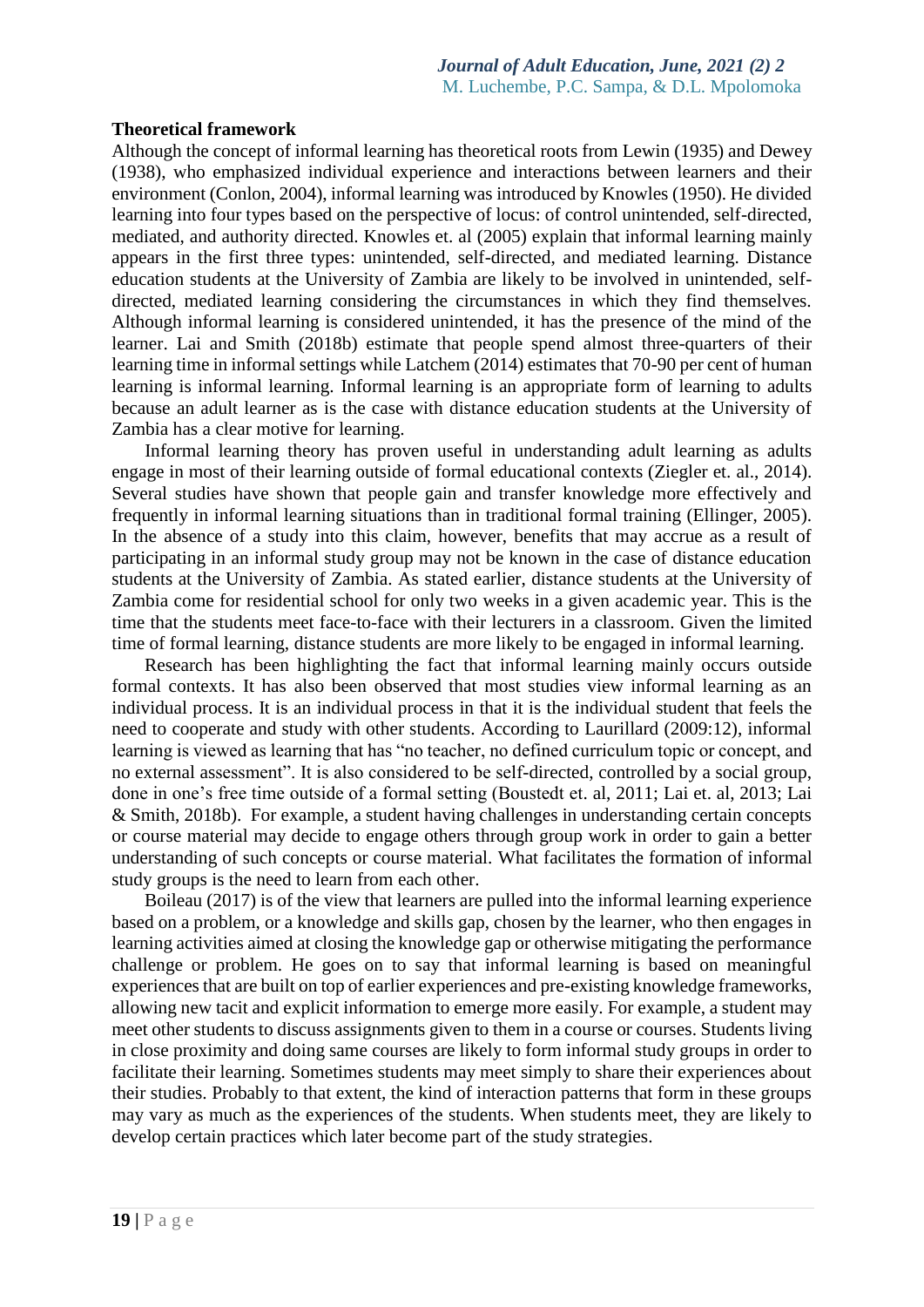# **Literature review**

Informal learning is self-directed learning within informal groups without the assistance of teachers, mentors or coaches while formal learning is framed as teacher-driven and occurring in a formal education setting (Lai et al., 2013; Lai & Smith, 2018b). It refers to the 'experiences of everyday living from which we learn something' (Merriam et al., 2009; Werquin, 2016; Van Noy, James & Bedley, 2016). Livingstone (2001), Marsick et al (2006) and Laurillard (2009) add that informal learning is any activity involving the pursuit of understanding knowledge or skill which occurs in the absence of externally imposed curricular criteria. Lave and Wenger's (1991) work extends the concept of learning to include what occurs as individuals with a common interest talk to one another. In this study, informal learning refers to the learning that takes place among adult education distance students who meet as a group to discuss course related issues such as assignments and areas of difficulty that they come across in the study modules. Since students informally form groups for the purpose of learning, we can describe their action as one that leads to group learning in informal study groups.

A number of benefits resulting from group learning have been documented and widely researched in the pedagogic literature (e.g. Gillies & Ashman, 2003; Keren et al., 2017). Their findings corroborate that when people learn in a group, exchange of ideas is enhanced, motivation increases, critical thinking is enhanced, while socialisation is fostered and attitude towards learning improves (Ellinger, 2005; Hassanien, 2006; Morrison & McCutheon, 2019; Bagdonaite-Stelmokiene & Zydziunaite, 2020). Group learning in higher education yields many benefits to the participants.

The utilisation of study groups has also been observed to be an important learning habit for distance education learners (Bhebhe & Maphosa, 2020). Bukaliya and Mubika (2015) discovered that ODL learners in Zimbabwe preferred to study in groups rather than alone in a study of study strategies. The advantages of studying in groups were numerous, ranging from alleviating the loneliness that comes with distance learning to creating forums for peers to meet and discuss ideas. Wasley (2006), referenced in Bukaliya and Mubika (2015), found that students who participated in group learning received superior grades because they were given opportunities for active and reflective learning.

Other benefits arising from participating in informal study groups have been highlighted and categorised as managerial, behavioural and social objectives. They include the development of critical thinking and a number of generic skills such as organisation; negotiation, team work and time management; social interaction opportunity for students, and means of exchanging knowledge and using the expertise of one another. Others are opportunities for students to give greater depth and breadth to their projects; sharing responsibility to reduce assessment fear, and moral support and motivation (McGraw & Tidwell, 2001; Ellinger, 2005).

While researching on cooperative learning in science classroom, Johnson and Johnson (2013) established that students studying in groups achieved higher levels of thought and that an individual in such groups retained knowledge longer than individual learners. In spite of the benefits that can be derived from students' involvement in informal study groups, researchers of this study hardly found any research study on informal study groups in particular distance education students of the University of Zambia. Additionally, it has been generally acknowledged that most previous research on group learning in higher education has been limited (Lerner, 1995; McGraw & Tidwell, 2001).Though studying in groups is considered to be advantageous due to the benefits that accrue to the participants, Hendry et al (2005) have identified some disadvantages. The extra amount of time that is spent on organising such meetings is one of the disadvantages. Another disadvantage is that a lot of time is wasted on socialising by the group members.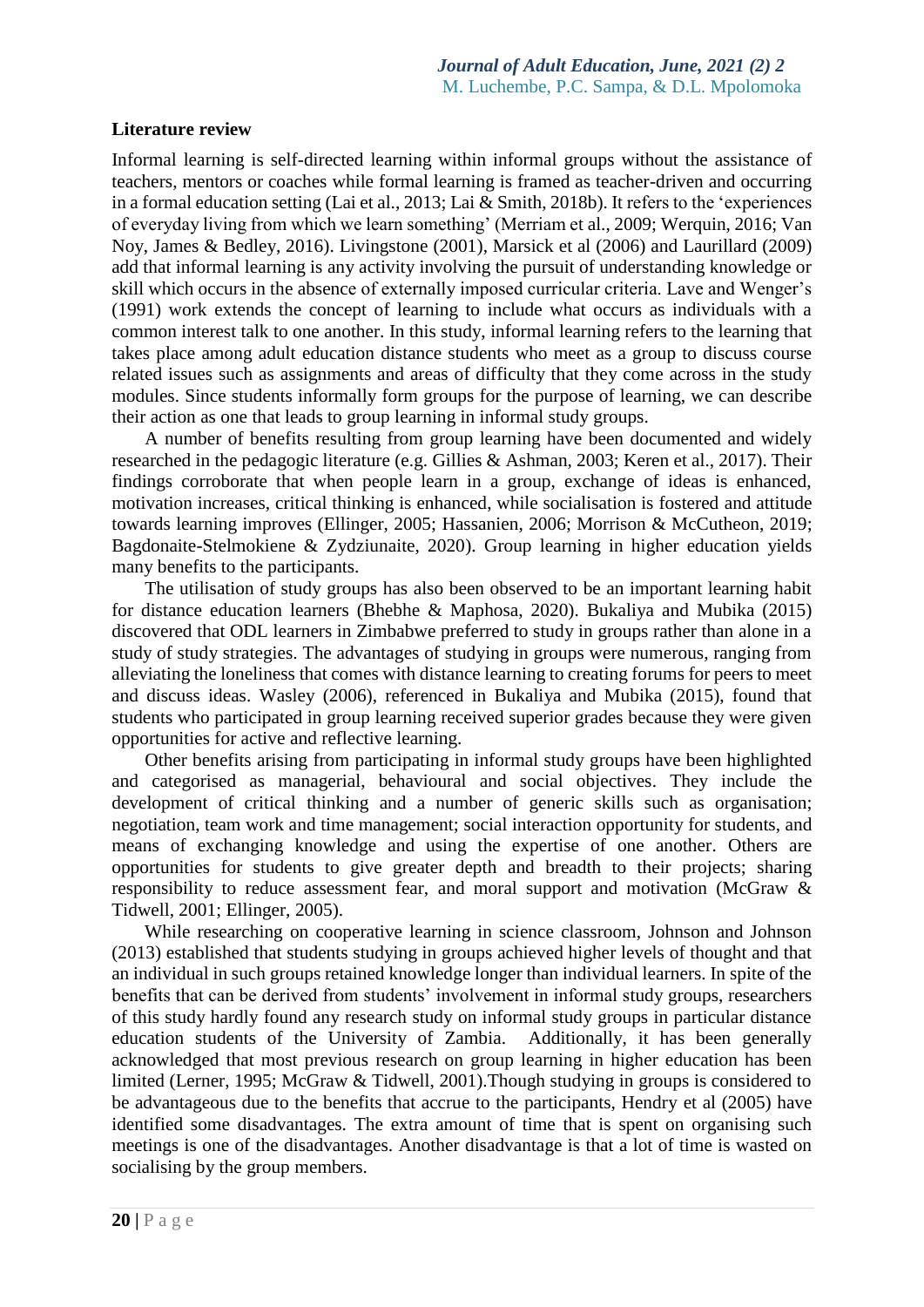Related to informal learning and in particular this study is the concept of informal study groups. Informal study groups (ISG) are groups that have been formed by students themselves outside the formal education settings in order to enhance their academic learning abilities. In respect of higher education institutions, this means that students learn through participating in informal study groups in order to enhance personal competencies (Barth et al., 2007). Informal study groups interact in a number of ways or patterns. Interaction patterns are ways used by students to interact and learn with and from each other. Moore (1993) identified three different learning interactions that take place in distance education. One is learner content in which the learner and the subject of study interact. The second is one in which interaction takes place between the learner and one who may be described as an "expert". The third interaction is where students interact with one another, which is the focus of this study. In recent time, another interaction pattern has been identified and is known as Learner-interface (Kuna, 2012:2).

According to Kuna (2012:2) student interactions play an important role in the learning process. Where purposeful interaction is employed, it increases learners' knowledge (Ritchie & Hoffman, 1997; Li et al., 2010). In a study conducted by Li et al (2010), the findings revealed that students who participated in informal study groups felt that their learning and commitment were enhanced while they learnt new learning strategies. In the context of this study, the type of interaction being referred to is the third one where a group of students may come together and interact with each other based on such factors as friendship, age, proximity and doing same courses.

In a study conducted by Livingstone (1999) to understand the extent and distribution of self-reported learning activities in the Canadian adult population, it was reported that more than 95% of those interviewed from a sample of 1,562 were involved in some form of explicit informal learning activities that they considered important. The study also established that on average participants spent approximately 4 hours per week on informal learning. The participants used informal learning in such areas as computer skills related to employment and communication skills to mention a few. The study recommended that those designing Canada's educational policies among others should give clear consideration to mostly adults' informal learning practices. Although the study in Canada did not specifically select students from an educational institution but simply the general adult population of various backgrounds, the findings are still critical to this study as they try to underline the significance of informal learning on which this study is focusing.

# **Methodology**

In this study, a qualitative research paradigm was used in particular a descriptive survey using an explanatory sequential mixed methods research design. A mixed methods approach provides for a "more comprehensive view of group purpose, formation and function" (McReynolds, 2014:11). This is supported by Hendriske (2013) who posits that the most common methods of empirical research design are the quantitative and qualitative methods. A mixed methods research questions are concerned with unknown aspects of a phenomenon which are addressed with information that is presented in both numerical and narrative forms (Bryman, 2012; Ritchie & Lewis, 2013; Teddlie & Tashakkari, 2014). Thus, the first section of the questionnaire contained quantitative data-gathering questions, while the second section contained qualitative data-gathering questions. The main reason for using mixed methods is that combining qualitative and quantitative methods can provide a better understanding of research issues than a single method (Creswell & Plano Clark, 2012). In this regard, the quantitative and qualitative data, as well as their analysis, helped the researchers to clarify and explain information presented in both numerical and narrative forms by delving deeper into the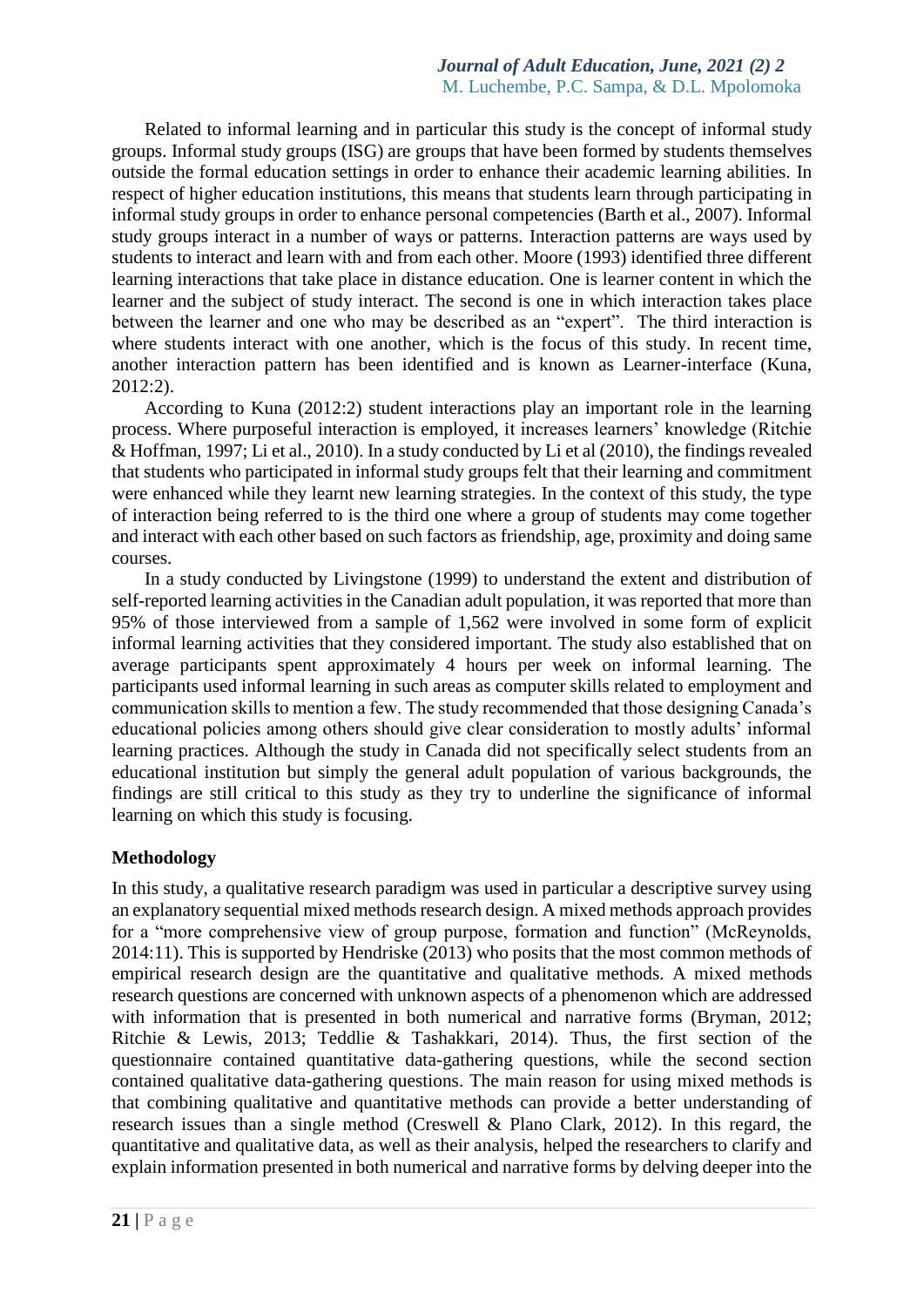perspectives of participants (Subedi, 2016). In addition, the inclusion of qualitative questions was ideal considering that informal learning is considered to be an individual, reflective process, and as such understanding the learner's retrospective accounts about their experiences was cardinal. The incorporation of quantitative and qualitative data collection and analysis effectively facilitated triangulation as well.

All the 93 registered  $4<sup>th</sup>$  year adult education distance students at the University of Zambia were eligible to participate in the study. Of this number, only 25 (just about a quarter) of them responded to the questionnaire and subsequently made up the sample. The study used what is commonly referred to as 'opportunity sampling' whereby those students who were willing to participate in the study formed the sample (McLeod, 2019). Although this is a quick and easy way of choosing participants, it is possible that a representative sample may not have been achieved. For this reason, the findings of this study may not be generally applied to all distance adult education students at the University of Zambia as well as other institutions. Notwithstanding the foregoing, a sample is a set of target respondents selected from a larger population for the purpose of a survey, which adequately addressed the aim of this study. In this regard, the target population was met.

A questionnaire, which comprised both open and closed ended questions, was used to collect data. Quantitative data which arose mainly from closed ended questions helped in determining the frequency or commonality of responses. The questionnaire was emailed to all 4<sup>th</sup> year distance adult education students after they had returned to their homes following the expiry of the residential school. The students' email and postal addresses were earlier solicited for during the residential school. As a follow-up to students who did not respond to the email, a questionnaire enclosed in a return envelope was sent to students using the Zambia Postal Services (ZAMPOST). The process of data collection lasted slightly over a projected period of five months due to the delay in getting feedback from the respondents.

Data collected was coded manually and analysed thematically and descriptively. The simple figures and statistics in this study are justified by the researchers who followed an explanatory sequential mixed methods research design. As suggested by David and Sutton (2011:473) "the starting point in the process of analyzing categorical variables, nominal or ordinal, is to produce a frequency count of the number of cases that responded to each of the variable categories".

With regard to ethical issues, students were informed about the impending study during the residential school and that when they returned home, a questionnaire would be sent to them. Thereafter, students who were willing to participate in the study were asked to provide their email and postal addresses. Fortunately, all the students responded positively by indicating their addresses. Once the questionnaires had been dispatched, none of the participants was coerced to complete and return it in any way. In addition, the questionnaire included information that assured participants of maximum confidentiality about their participation and identity before, during and after the study bearing in mind that the study was for academic purposes. Failure by a participant to return the questionnaire was interpreted as unwillingness to participate in the study over which the researchers had not ethical right to pursue the matter further. The data collected were confidentially used and kept (Roth & Von Unger, 2018). Since all the researchers worked for academic institutions, they as humanly as was possible adhered to the ethical principles of research.

#### **Findings and Discussion**

The presentation and discussion of findings are divided into two sections. The first section describes the characteristics of the participants and administration of data collection instrument while the second section addresses the main question of the study. Furthermore, the main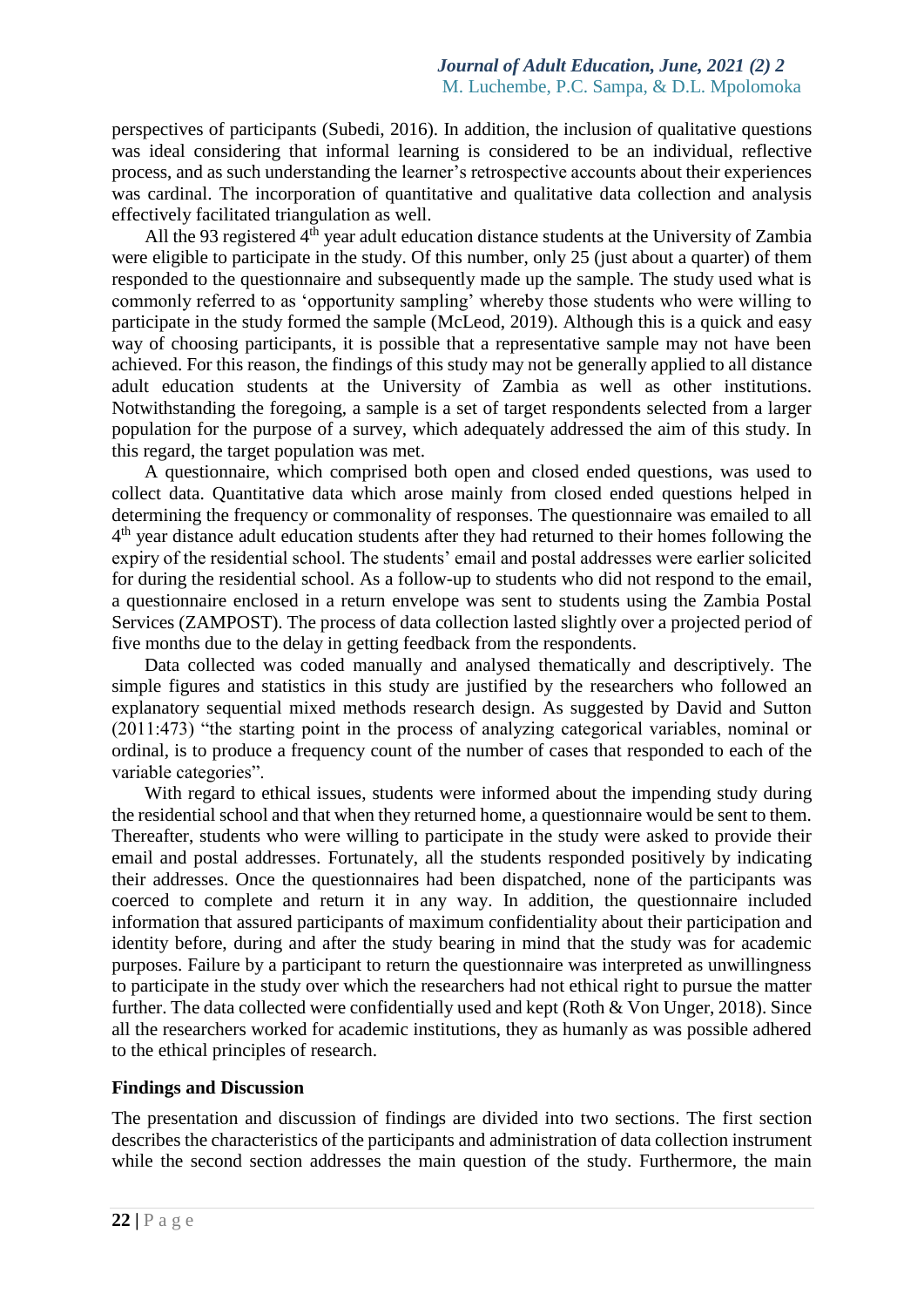question of the study is subdivided into key thematic areas emerging from the findings and is discussed simultaneously.

# **Characteristics of participants**

The study comprised 6 male and 19 female students. The youngest participant was 30 while the oldest was 51 years old. All the participants were fourth year distance students in the adult education programme. All the participants were working for various organisations except for one who was self-employed. Of the 25 participants, 10 were teachers while 4 were engaged in clerical work. The rest of the participants (11) working for different organisations were simply categorised as "others" due to the high degree of diversity in the types of job. Only two participants were sponsored while the rest were self-sponsored. The high number of selfsponsored adult education distance students is in line with one of Knowles' (1950) principles that adults' readiness to learn is largely influenced by the benefits that will result from learning something. In relation to this study, students understood what they wanted to learn and so were ready to pay for their education and enhance their learning by joining informal study groups. One other interesting finding was that all the study participants but one belonged to an informal study group.

# **Experiences from the administration of the data collection instrument**

There are two succinct experiences the researchers share arising from the study specifically in relation to the administration of the data collection instrument highlighted because of their bearing on the findings. First, using e-mail as a channel for the distribution of questionnaire to students did not work as anticipated as only eight responded. Second, even the eight students who responded took very long to do so. This forced the researchers to dispatch questionnaires using ZAMPOST to students who did not initially respond. To facilitate the process, a selfaddressed envelope with a return postage stamp was sent to them individually.

The second strategy, though slow, yielded a better result as 17 questionnaires were duly completed and returned. It was also observed that the majority of the participants (10 of 17) from within Lusaka City returned the completed questionnaire to the researchers in person. The reason for this kind of action was not clear considering the fact that a self-addressed envelope with a postage stamp was sent together with a questionnaire.

# **Reasons for forming informal study groups**

Regarding the question which probed participants' justification or reasons for forming informal study groups, findings revealed that there were three main reasons why students formed informal study groups. The first reason was that during the residential school, students had few contact hours with lecturers. Students felt that by forming such study groups, they would make up for the 'lost hours' with lecturers by meeting with each other instead of idling about. The second reason revealed was that for the period of two weeks that distance students attend residential school, each full course is given 10 hours of lecture while a half course has 5 hours; time they considered to be too short. The third reason students gave for forming study groups was that they wanted to help each other in their studies. Based on the views expressed by the participants, it can be argued that the formation of informal study groups appears to be a direct response to the inadequate time allocated to the residential school. The general view was that meeting in groups would help them understand sections of the modules which they found difficult to follow. On the suitability of study materials provided by the institution, one of the participants expressed inability to understand some topics in modules as follows: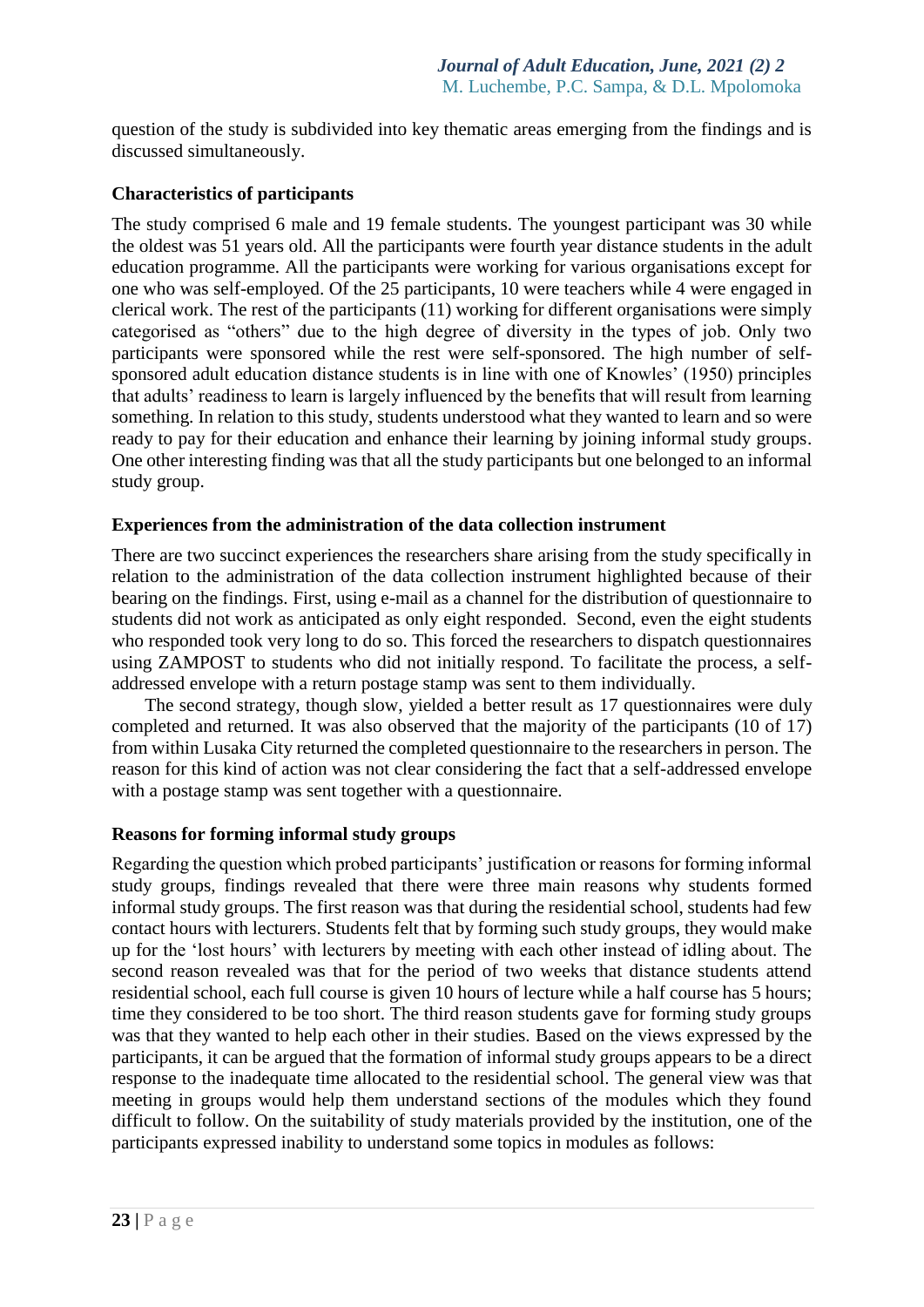*… we meet in a group to try and work out, and understand some topics in the module which as individuals we fail to understand especially sections that appear to have been extracted from other sources* (ISG 11).

A similar view was expressed as follows:

*Some modules appear to be small, but the material in them is difficult to follow. So that is why when we meet, we discuss what is in the module and attempt the tasks given. But sometimes we fail to understand some topics and simply skip them …*(ISG 17).

Another participant echoed other participants' sentiments for joining an informal study group as follows:

*I joined an informal study group because I failed to understand some course materials* (ISG 15).

The fact that students would be helped through informal study group is in line with Lave and Wenger (1991) argument that when an individual belongs to an informal study group, they learn through joint enterprises, mutual engagement, and shared repertoire of resources in the community. For example, students mutually agreed on what topic they should focus on in a given meeting. And those who had extra study materials freely shared them in the group. In a study conducted by Ellinger (2005), it was established that people gain and transfer knowledge more effectively and frequently in informal learning situations than in traditional formal training. In this study, some participants strongly indicated that meeting in groups enhanced their knowledge on some topics.

Below are findings and discussions segmented in key thematic areas covering the main study questions of the study.

*a. Interaction patterns of adult education distance students in informal study groups* One of the research questions of the study was aimed at establishing interaction patterns that students formed in informal study groups. The variables that were examined to establish the interactions were frequency of meetings, gender distribution in the groups, and age of the participants. Others were meeting place(s) for the study groups, time of meeting, compelling reasons for their meetings and finally the number of students constituting an informal study group.

One of the major findings about the interaction patterns in informal study groups was that the informal study groups did not have a permanent venue for their meetings. For example, most of informal study groups (18 out of 25) used local schools for their meetings while two of them indicated that they had personal study rooms. While one participant indicated using a friend's place for informal study group's meetings, the other one was not specific about it but stated that as long as the place was quiet with less distraction, they chose to use it. The fact that participants met in different places for their studies is in agreement with the informal learning theory which observes that most of the adult learning is conducted outside of formal educational contexts (Ziegler et al., 2014)

As far as the frequency of meetings was concerned, there were two participants (ISG 4 & ISG 10) who indicated that they held study meetings three times a week, while five students indicated that they were only able to meet twice in a week. Seven candidates met three times in a week for their study meetings while ten of them met even more than three times in a week. While 9 students found evening time as a prime time for their study meetings, 13 of them chose weekend as the most convenient time though the exact time was not given at all. The remaining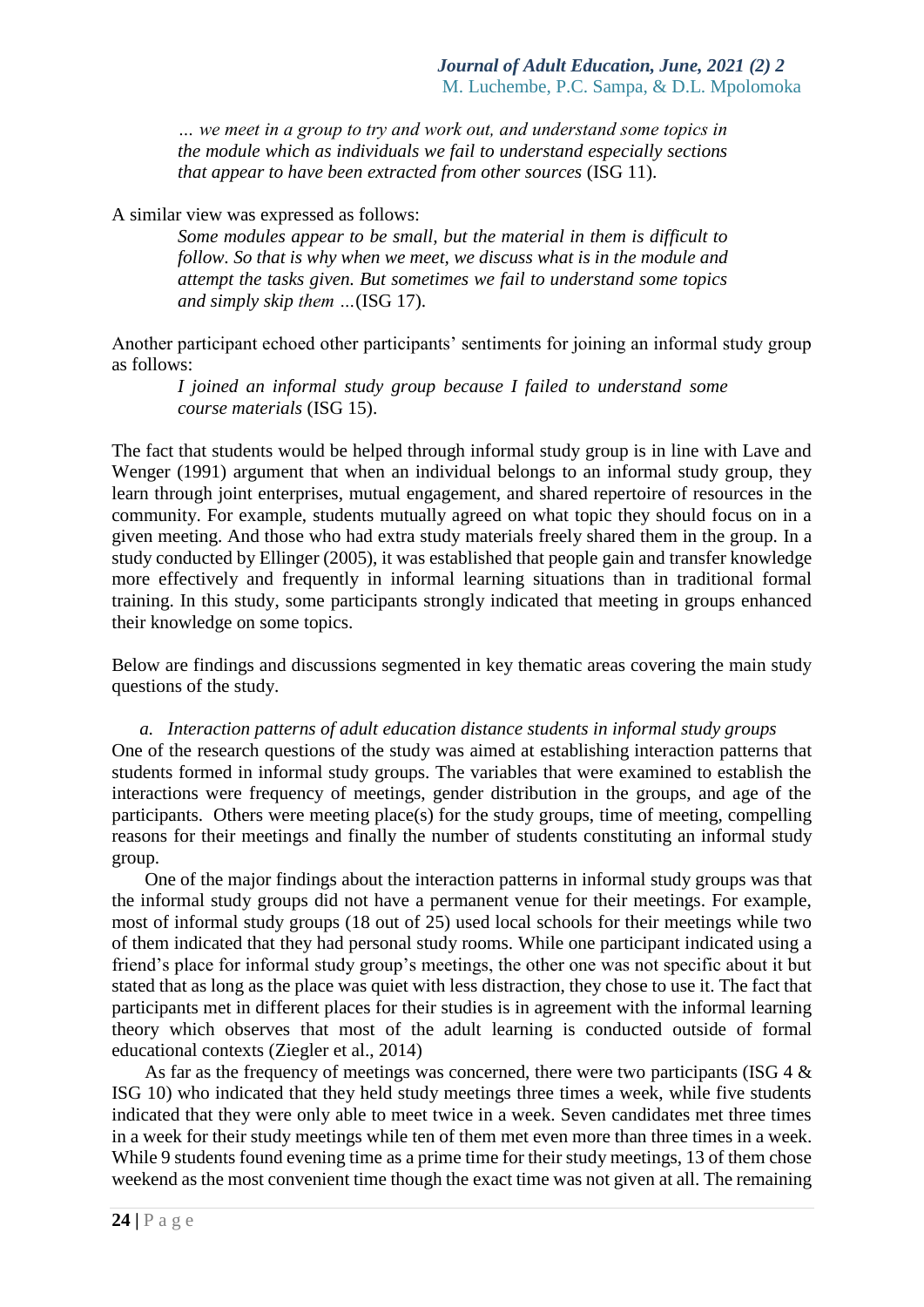participants indicated a variety of times when they met for their study and that this was determined by convenience. According to Bertram (2003) the type of learning that takes place in group meetings depends very much on how frequent they meet. According to the informal learning theory, participants are in control of their learning as argued by Boustedt et al (2011), Lai et al (2013), and Lai and Smith (2018b).

Findings revealed that there was no clear pattern of interaction based on gender due to large variations in representation in the study groups. But to some extent, age appeared to be a factor in terms of interactions in that most groups had students of a similar age. For example, most of the young students would meet together while the older ones would find a group of people of similar age group where possible.

As for the number of students in a study group, findings were that the majority of the groups comprised more than 3 students. This is summarised in Table 1.0 as follows:

| Number of groups | Number of participants in each group |
|------------------|--------------------------------------|
|                  |                                      |
|                  |                                      |
|                  |                                      |
|                  |                                      |
|                  |                                      |

Table 1.0: Number of Students in informal study groups

Source: Field data 2019

Finally, findings also revealed that the frequency of students interacting in groups was dictated by a number of reasons. It was noted that there was increased activity in study group, that is, meeting more regularly, whenever students were preparing for examinations (16) and tests (4) and writing assignments (14). Informal study group meetings were more common also when there was a need to research into a particular topic (4) and that this was more pronounced during residential school. One participant summed up occasions when they were likely to meet in groups as follows:

*We are mostly compelled to meet in groups whenever we are preparing for tests, writing assignments and examinations* (ISG 13).

*b. Adult education distance students' experiences of informal study groups*

Participants' experiences of informal study groups can be categorised into two. The majority of them (20) found informal study groups very useful while a paltry 4 found them to be useful. Participants were also asked to explain how useful or not useful their experiences of informal study groups were. Some participants (4) explained that they were motivated to study and discuss with fellow students areas of difficulty. Their interactions helped them to understand topics they perceived to be difficult. This view was articulated by one of the participants as follows:

*….because I am able to get ideas from others and understand the topic well* (ISG 3).

This finding is in line with other studies (see Gillies & Ashman, 2003) that confirmed benefits arising from group learning. Other participants (5) also revealed that through informal study groups, they were able to get very useful academic information pertaining to their studies. The following is how one participant expressed this view:

*I am helped on how to answer examination questions and how to go about assignments questions* (ISG 18).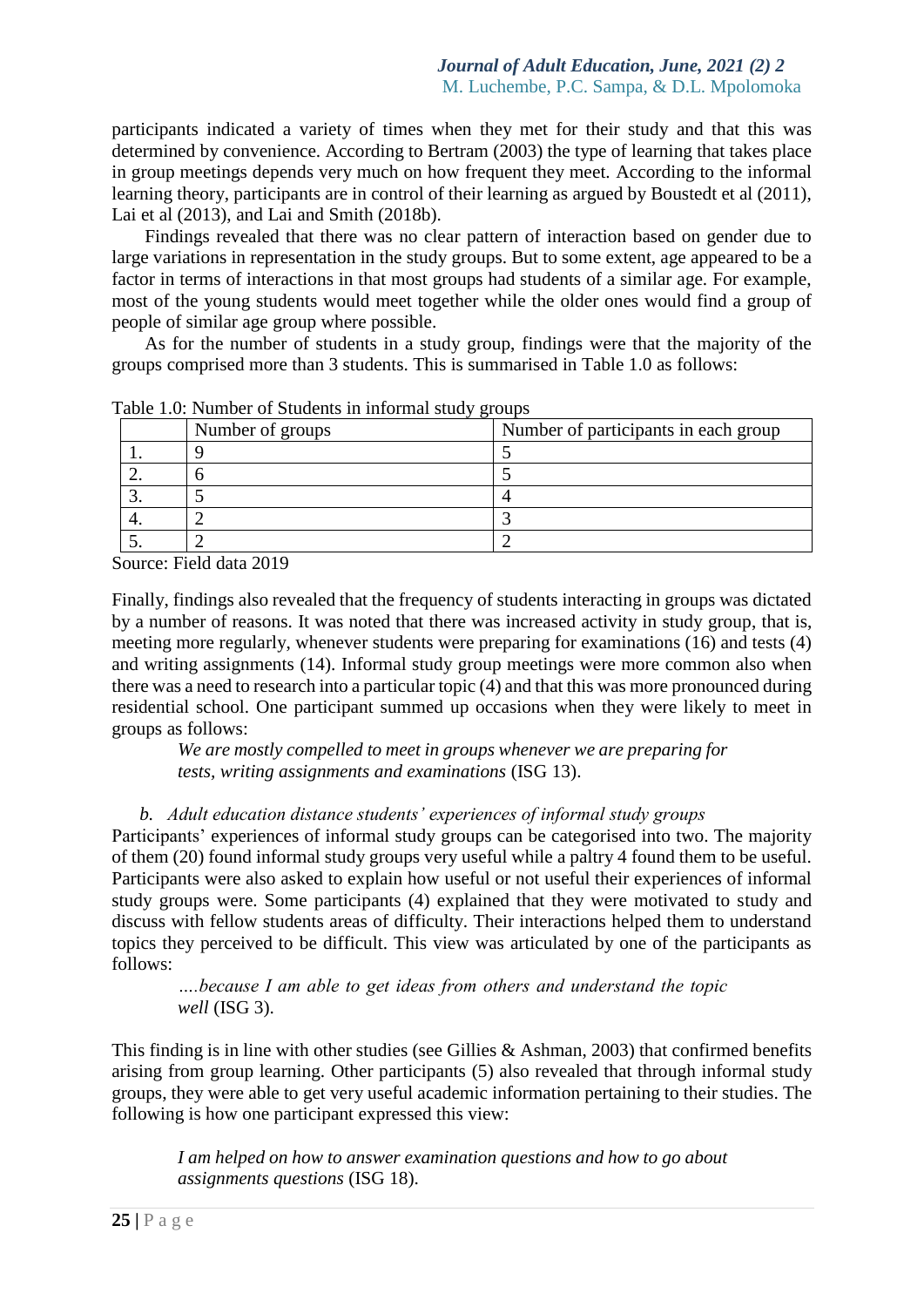This finding is in agreement with Barth et al (2007) findings which established that students enhanced personal competencies by participating in informal study groups. As earlier noted, people spend almost three-quarters of their learning time in informal settings (Lai & Smith (2018b) because informal learning is an appropriate form of learning to adults. The frequency of these meetings is in line with the informal learning theory which states that an adult learner has a clear motive for learning. Some participants (3) reported that through informal study groups, their academic performance improved (See Johnson & Johnson, 2013; McGraw & Tidwell, 2001). One participant expressed this view as follows:

*Informal study group helps me to deepen my understanding of academic work* (ISG 7).

Participants also stated their experiences of informal study groups in terms of the tasks that they engaged in. The most prominent experiences among the participants were related to revising past examination papers (7), writing assignments (6) and sharing knowledge (6). Three participants each also singled out knowledge sharing, discussions based on modules as well as sharing tasks for group discussions. The least experienced task was revising tests for the reason that feedback from the lecturers was rather slow. For this reason, it was not among the priority list of tasks that participants were engaged in.

Based on their experiences of informal study groups, participants indicated that their learning needs were being met. For example, twenty-five participants indicated that they were able to review as many past question papers as possible as they prepared for the final examinations. An equally important need that participants (23) met by participating in informal study groups was that they were able to discuss the requirements of assignment questions given to them. Other participants (19) expressed the fact that during the residential school it was difficult to write proper lecture notes as lecturers 'appeared' to be in a hurry to teach and complete as many topics as they could. In light of this, many participants found it appropriate to use informal study group meetings to copy notes from friends who claimed to have managed to write down the notes during the residential school lectures. Other participants (10) also claimed that they had missed some lectures and as such they wanted to copy from friends who had attended such lectures. Finally, participants (10) also made use of the time during informal study groups to share books and study materials.

#### *c. Practices of adult education distance students in informal study groups*

The study also investigated practices in distance students' informal study groups. The practices strictly speaking referred to how study groups were conducted. Findings were generally similar across all the groups. However, the salient and common ones are presented below.

Findings revealed that the informal study group meetings involved a three-stage process. The first stage involved choosing a topic or questions at the end of the meeting for the next discussion. This was aimed at giving group participants chance to prepare adequately for the next discussion. The second stage involved convening a meeting at which anyone who felt they understood the topic or questions better was allowed to lead the discussion. The third stage involved typing, printing and sharing of notes based on the discussion. One participant reported that:

*Before dispersing, we agree on a topic or questions for discussion in the next meeting. When we meet, if there is one who understands better, he or she leads and explains to the group. Of course, there will be additions and subtractions by other members* (ISG 22).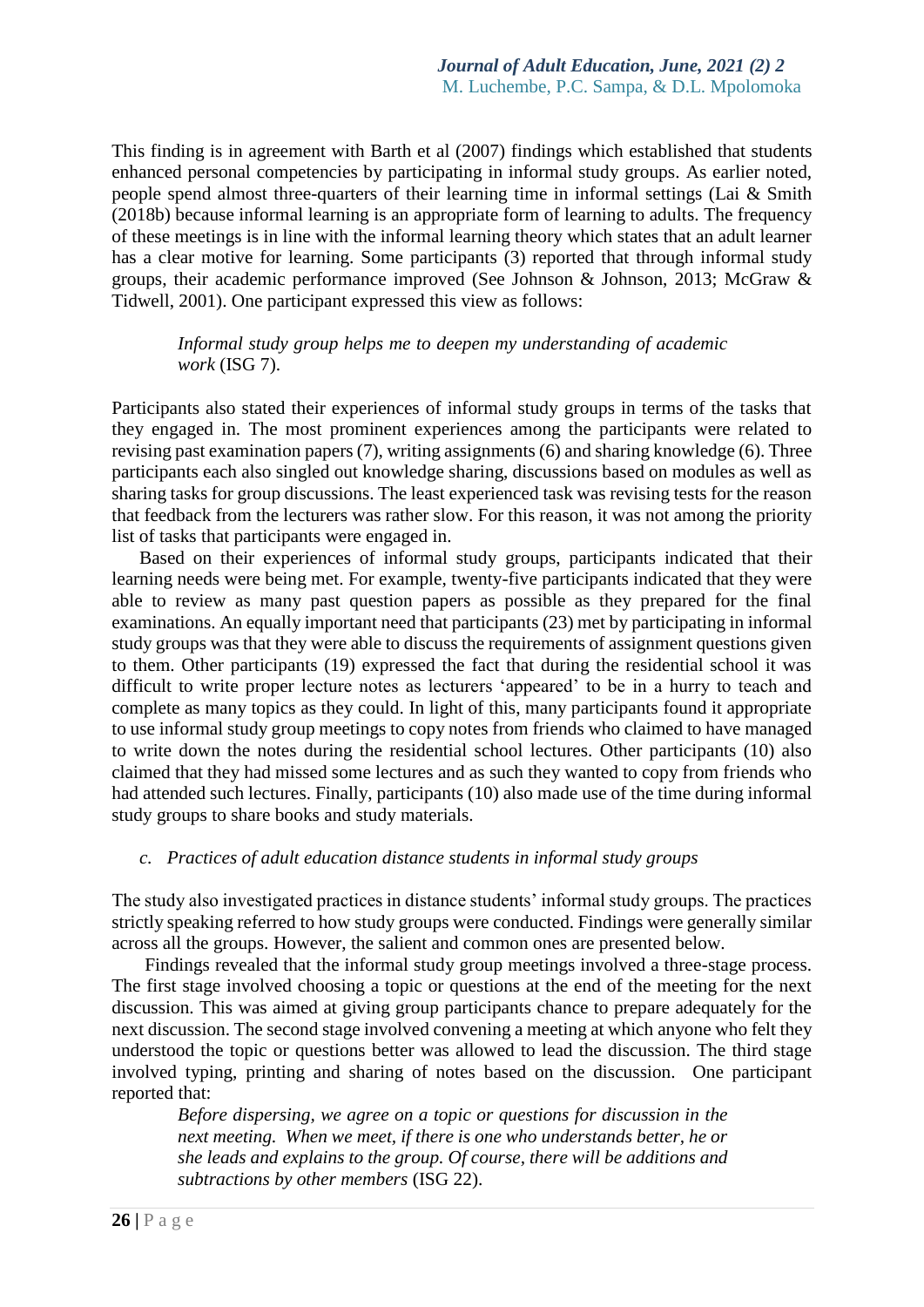It can, therefore, be concluded that in terms of practice, the organisation of informal study groups had little variation in that almost all of them had routine activities and similar processes. This was confirmed by the activities that participants listed in response to a sub-question that sought to establish how informal study groups organised their meetings.

Furthermore, findings revealed that as soon as an informal group met, one student volunteered to lead others but in some cases the group members would select one to lead or chair the proceedings of the meeting. Findings also revealed that during the meeting, the study group mainly focused on the contents of the module, past examinations papers as well as tests that they had written during residential school. While the meeting was going on, individuals would write down answers discussed based on the past examination questions for further study. As the meeting approached the end, the group would agree on the topic or topics for the next meeting. The manner by which informal groups were organised is in line with Lai and Smith (2018b) and Laurillard's (2009) confirmation that informal learning is self-directed and that it occurs in the absence of an externally imposed curricular criterion. This is because participants decided on what would be discussed, when, where and how the meeting would be conducted.

*d. Challenges faced by adult education distance students in informal study groups* One of the research questions in this study was aimed at determining challenges that distance students' informal study groups faced. Findings revealed several challenges. One of the challenges experienced by the majority of the groups was absenteeism at study meetings. It was reported that absenteeism was more common during working hours because some of the students who were working would not always be granted permission for study. One participant complained that:

*Some group members do not manage time well. It is either they are absent or they spend a lot of time on one topic* (ISG 15).

Another challenge was that students lacked suitable and sufficient study materials for their study meetings. Paradoxically, a few students reported that some students had access to useful study materials but that they were in the habit of hiding them from their fellow students. These observations were expressed as follows:

*I think that we are not provided with sufficient study materials. To make matters worse some study batches (modules) are of very poor quality (ISG* 17).

*Some (students) hide very good data which can help the group* (ISG 15).

Added to this challenge was the fact that whenever students failed to understand certain parts or units in a given module availed to them by their lecturers, they rarely sought clarification from the concerned lecturers as they claimed it was difficult to have contact with them. This viewpoint is supported by the following excerpt:

*At times, lecturers don't respond or give clarification when contacted via email* (ISG 16).

Additionally, most of the students expressed worry about topics in which they had limited understanding whenever they sat for final examinations. Here is how one participant articulated this view:

*There are times that none of us understands certain topics and such topics are left hanging* (ISG 22).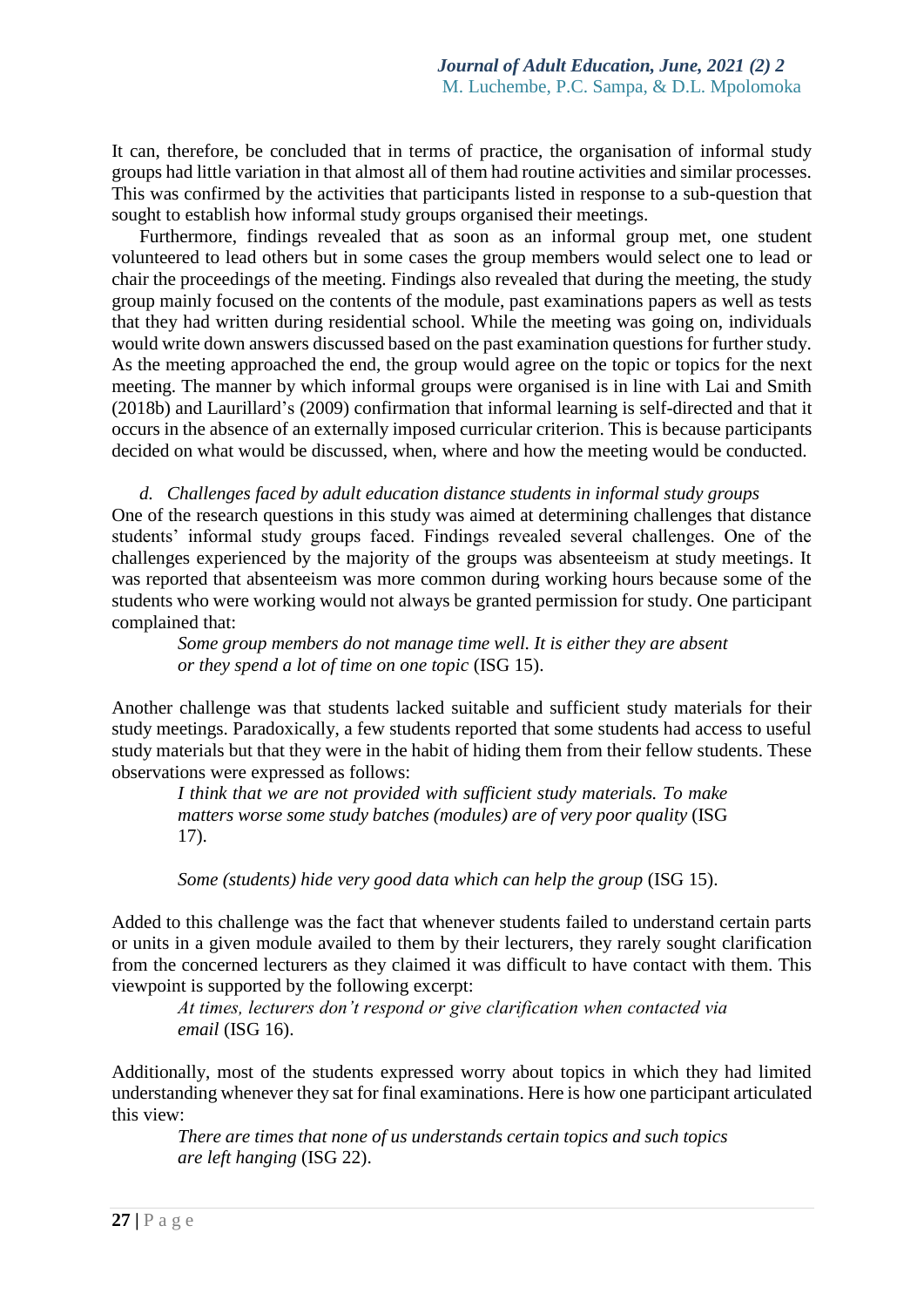Lack of suitable study venues was yet another challenge. The majority of the study participants bemoaned poor time management for a study group meeting. The study established that the time for starting their study meetings was poorly managed. Poor time management was attributed to late release of participants for their private study by their employers. In addition, as reported by ISG 15, some members spent a substantial amount time on one topic. The reported poor time management has also been confirmed by Hendry et al (2005) who reported that more time is wasted on socialising by group members.

## **Conclusion and Recommendations**

The study aimed at establishing university distance education students' experiences of informal study groups. From the perspectives of the participants, informal study groups provided a valuable platform for learning. They observed that informal study groups contributed greatly to their academic success. This finding is in conformity with other pedagogic literature, which has acknowledged that people gain and transfer knowledge more effectively in informal learning situations. As supported by literature reviewed, the study revealed that students were ready to finance their studies partly due to the perceived benefits that would accrue from learning. Additionally, the results of the study demonstrated the collaborative nature of informal study groups in the manner they were organised and roles shared. This corroborates with the informal learning theory which this study buys into and which recognises the fact that learning among adults is collaborative. The findings revealed that adult students recognized the need for teamwork as seen in their desire to participate in informal study groups. The collaboration existing in informal study groups confirms previous research regarding the collaborative nature and academic benefits that can be derived from informal study groups. In spite of the benefits arising from participating in informal study groups, participants experienced a number of challenges, which included lack of suitable and sufficient study materials.

This study shall create more awareness among academicians and policy makers that learning in informal study groups is an important component in education. Key players such as academics and students may be helped to understand and appreciate that knowledge is not only acquired from a considered authority, in this case a lecturer teaching students face-to-face in a classroom or a lecturer creating groups of students to accomplish class tasks. Based on the findings of the study, it is recommended that lecturers should be helping students by providing them with links to various online resources to enhance their learning in informal study groups. Additionally, the integral link between informal learning and formal learning should be emphasised through professional development of lecturers so that they can encourage students to engage in informal learning. This may not only inspire students to participate actively in informal study groups to improve their academic performance but may also minimise challenges students face in their studies.

## **References**

- Bagdonaite-Stelmokiene, R. & Zydziunaite, V. (2020). '"I Became a Different Person": Personal Change of Lithuanian Foster Parents through Informal Learning*. Qualitative Research in Education*, 9(1), 65-94. doi:10.17583/qre.2020.4596
- Barth, M., Godemann, J., Rieckmann, M. & Stoltenberg. (2007). Developing key competencies for sustainable development in higher education. *International Journal of Sustainability in Higher Education*, 8(4), 416-430.
- Bennett, E. (2012). "A four-part model of informal learning: Extending Schugurensky's conceptual model," *Adult Education Research Conference*. [http://newprairiepress.org/aerc/2012/paper/3.](http://newprairiepress.org/aerc/2012/paper/3) Retrieved on 17 May 2021.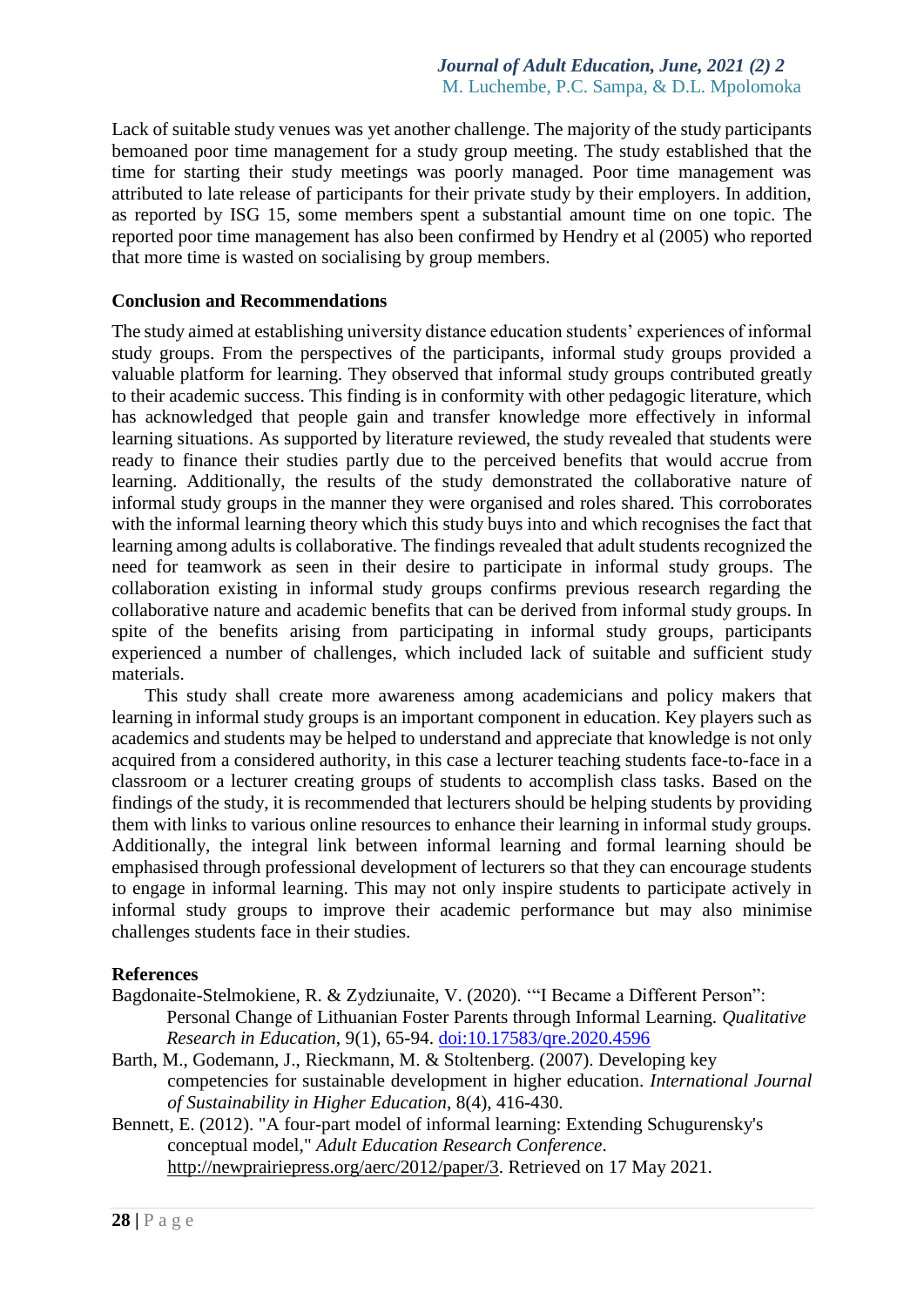- Bhebhe, S. & Maphosa, C. (2020). Examining the learning habits of distance education learners in one Southern African university. *American Journal of Distance Education,*15(1), 257-268. [https://doi.org/10.5281/zenodo.3891883.](https://doi.org/10.5281/zenodo.3891883)
- Bertucci, A., Conte, S., Johnson, D.W. & Johnson, R.T. (2010). The impact of size on cooperative group on achievement, social support and self-esteem. The *Journal of General Psychology*, 137(3), 256-272.
- Bertram, C. (2003). Students doing it for themselves: The role of informal study groups in a mixed mode teacher education programme. *SAJHE/SATHO,* 17(2), 218 – 225.
- Boileau, T. 2017. Informal learning.<https://www.researchgate.net/publication/320188478> \_Informal\_Learning/citations. Retrieved on 25 May 2021.
- Boustedt, J., Eckerdal, A., McCartney, R., Sanders, K., Thomas, L. & Zander, C. (2012). Students perceptions of the differences between formal and informal learning. [https://dl.acm.org/citation.cfm?id=2016911&picked=prox.](https://dl.acm.org/citation.cfm?id=2016911&picked=prox) Retrieved on 15 May 2021.
- Bryman, A. (2012). *Social research methods*. New York: Oxford University Press.
- Bukaliya, R. & Mubika, A. K. (2015). The study group learning strategy in open and distance learning: Students` perspectives*, International Journal of Research in Humanities and Social Studies* 2(5), 43-51. [http://www.ijrhss.org/pdf/v2-i5/6.pdf.](http://www.ijrhss.org/pdf/v2-i5/6.pdf) Retrieved on 15 May 2021.
- Conlon, J. T. (2004). A review of informal learning literature, theory and implications for practice in developing global professional competence. *Journal of European Industrial Training*, 28(2):283-295)
- Creswell, J.W. & Plano Clark, V.L. (2012). *Designing and conducting mixed methods*  research. 2<sup>nd</sup> ed. Thousand Oaks, CA: Sage.
- David, M. & Sutton, C. (2011). *Social research: An introduction*. London: Sage Publications.
- Dewey, J. (1938). *Experience and work*. New York: Macmillan.
- Ellinger, D.A. (2005). Contextual factors influencing informal learning in a workplace: The case of "Reinventing itself company". *Human Resource Development Quarterly*, 16(3), 389-415.
- Gillies, R.M. & Ashman, A.F. (eds.). (2003). Cooperative learning: The social and intellectual outcomes of learning in groups. London: Routledge Falmer.
- Hassanien, A. (2006). Student experience of group work and group assessment in higher education. *Journal of Teaching in Travel & Tourism*, 6(1), 17-39.
- Hendrikse, J. V. (2013). *Teacher education by means of internship: A case study*. Master of Education in the subject Didactics. University of South Africa.
- Hendry, G.D., Hyde, S.J. & Davy, P. (2005). Independent study groups. *Medical Education,39*(7), 672-679.
- Johnson, H. D. & Johnson, L. W. (2013). *Joining together: group theory and group skills*. 11<sup>th</sup> ed. Pearson.
- Kamp, R.J.A., Dolmans, D.H.J.M., van Berkel, H.J.M. et al. (2012). The relationship between students' small group activities, time spent on self-study, and achievement. *Higher Education*, 64, 385-397. https://doi.org/10.1007/s10734-011-9500-5.
- Kamp, R. J., Dolmans, D. H., van Berkel, H. J., & Schmidt, H. G. (2012). The relationship between students' small group activities, time spent on self-study, and achievement. *Higher Education*, *64*(3), 385-397. https://doi.org/10.1007/s10734-011- 9500-5.
- Keren, D., Lockyer, J. & Ellaway, H.R. (2017). Social studying and learning among medical students: A scoping review. *Perspect Med Educ*, 6, 311-318.
- Kuna, A. S. (2012). Learner interaction patterns and student perceptions towards using selected tools in an Online course management system. Graduate Theses and Dissertations.12373. [https://lib.dr.iastate.edu/etd/12373.](https://lib.dr.iastate.edu/etd/12373) Retrieved on 1<sup>st</sup> April 2021.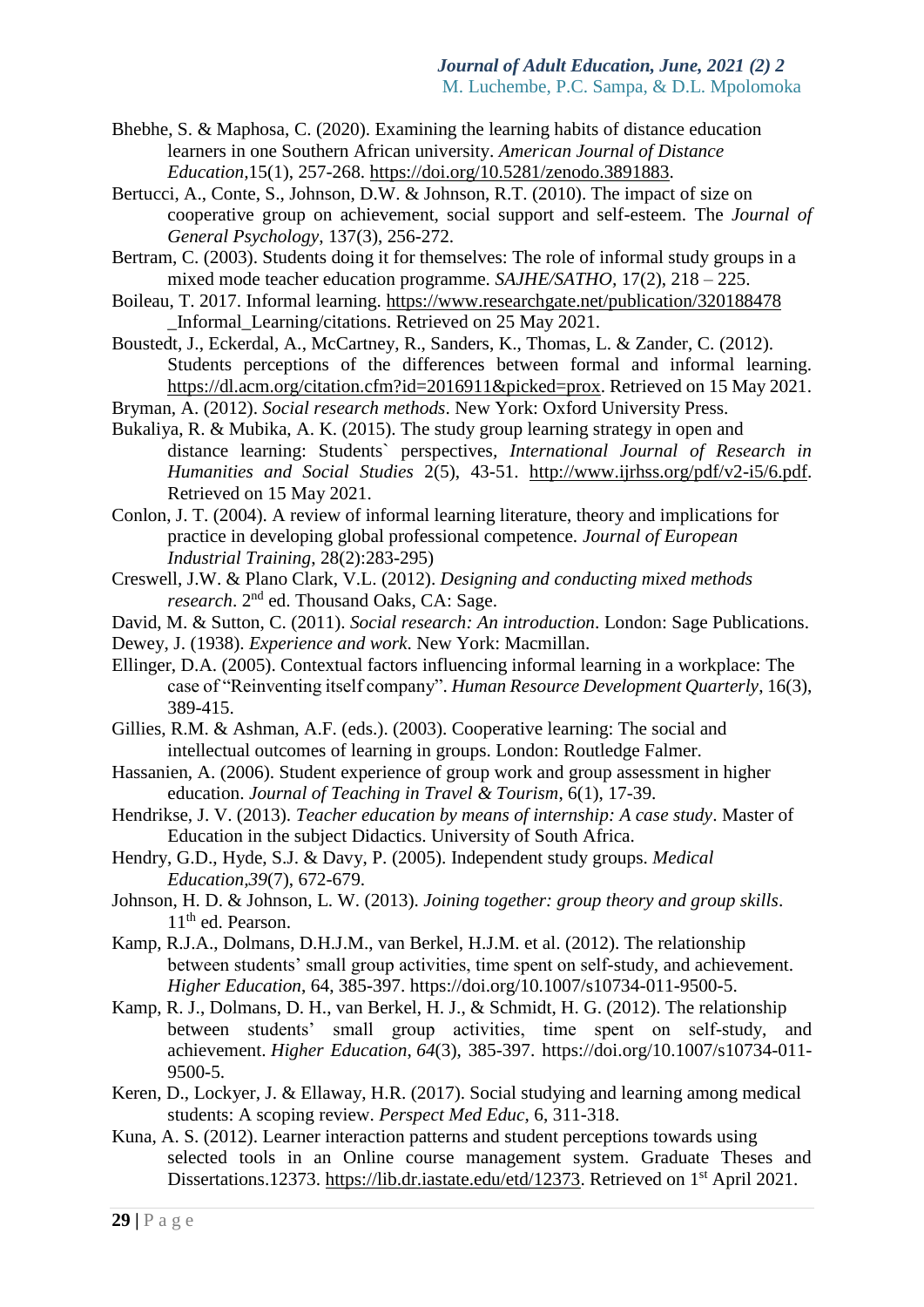Knowles, S, M., Holton, F.E. & Swanson, A. R. (2005). *The adult learner: The definitive classic in adult education and human resource development*. Tokyo: Elsevier

- Knowles, M. (1950). *Informal adult education.* New York: Association Press.
- Latchem, C. (2014). Informal learning and non-formal education for development. *Journal of Learning for development*, 1(1), n.p.
- Lai, K-W., Khaddage, F., & Knezek, G. (2013). Blending student technology experiences in formal and informal learning. *Journal of Computer-Assisted Learning*, 29, 414-425. https://doi.org/10.1111/jcal.12030. Retrieved on 17 May 2021.
- Lai, K-W. & Smith, L. (2018b). Tertiary students' understandings and practices of informal learning: A New Zealand case study. *Australasian Journal of Educational Technology*, 33, 115-128. [https://doi.org/10.14742/ajet.2937.](https://doi.org/10.14742/ajet.2937)
- Laurillard, D. (2009). The pedagogical challenges to collaborative technologies. *International Journal of Computer-supported collaborative learning*, 4, 5-20. [https://doi.](https://doi/) org/10.1007/s11412-008-9056-2.
- Lave, J., & Wenger, E. (1991). *Situated learning: Legitimate peripheral participation*. New York, NY: Cambridge University Press.
- Lerner, L. D. (1995). Making student groups work. *Journal of Management Education*, 19(1), 123-125.
- Lewin, K. (1935). *A dynamic theory of personality*. McGraw-Hill.
- Li, D., Remedios, L., & Clarke, D. (2010). Chinese students' perceptions of out-of-class group work in Australia. *The Australian Educational Researcher,* 37(3), 95-112. http://dx.doi.org/10.1007/BF03216932
- Livingstone, D. W. (2001). *Adult's informal learning: definitions, findings, gaps and future research.* NALL Working Paper #21-2001. Centre for the Study of Education and Work.
- Livingstone, D. W. (1999). Exploring the icebergs of adult learning: Findings of the first Canadian survey of informal learning practices. Social Sciences and Humanities Research Council of Canada, Ottawa (Ontario). Revised version of a paper presented at the Annual Meeting of the American Educational Research Association (Montreal, Quebec, Canada, April 19-23, 1999). [https://files.eric.ed.gov/fulltext/ED436651.pdf.](https://files.eric.ed.gov/fulltext/ED436651.pdf) Retrieved on 20<sup>th</sup> February 2021.
- Marsick, J. V., Watkins, E. K., Callahan, W. M. & Volpe, M. (2006). *Reviewing theory and research on informal and incidental learning.* Retrieved on 10<sup>th</sup>March 2018.
- Merriam, S. B., Caffarella, R. S., & Baumgartner, L. M. (2009). *Learning in adulthood: A*  comprehensive guide. 3<sup>rd</sup> ed. San Francisco, CA: Jossey-Bass.
- McGraw, P. & Tidwell, A. (2001). Teaching group process skills to MBA students: A short workshop. *Education and Training*, 43(3), 162-170.
- McLeod, S. (2019). *Sampling Methods*. [https://www.simplypsychology.org/sampling.html.](https://www.simplypsychology.org/sampling.html) Retrieved on 14 September 2020.
- McReynolds, B. S. (2014). Informal college study groups: Gender and group homophily. Electronic Theses and Dissertations. Paper 955. [https://doi.org/10.18297/etd/955.](https://doi.org/10.18297/etd/955) Retrieved on  $20<sup>th</sup>$  May 2021.
- Moore, G.E., Warner, J.W. & Jones, D.W.W. (2016). Student-to-student interaction in distance education classes: What do graduate students want? *Journal of Agricultural Education*, 57(2), 1-13.
- Moore, M. G. Three types of interaction, in Harry K., John, M. & Keegan, D. D. 1993. Distance Education: New Perspectives. London and New York: Routledge.
- Morrison, D. & McCutheon, J. (2019). Empowering older adults' informal, self-directed learning: harnessing the potential of online personal learning networks. *Research and*